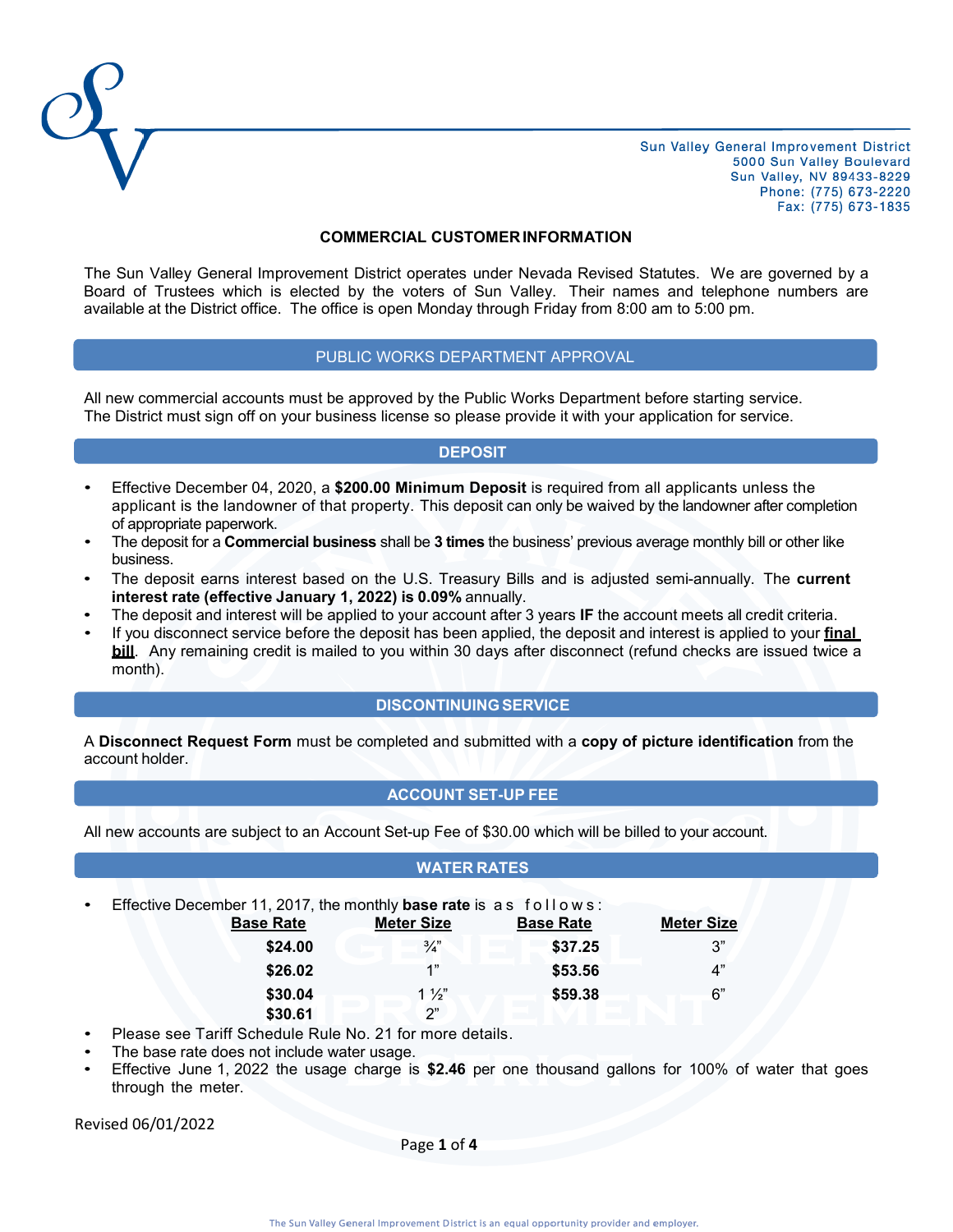

#### **REGIONAL WATER MANAGEMENT FEE**

Effective October 1, 1995, a fee of **1.5%** *(WATER ONLY)* has been imposed by the Board of County Commissioners to fund the planning and administration of the Regional Planning Commission required by Senate Bill 489, which was passed by the 1995 Legislature.

### **SEWER RATES**

- Sewer charges are based on your metered water usage.
- Effective April 15, 2009, the monthly **base rate** is **\$17.14**.
- Effective April 15, 2009, the usage charge is **\$4.29** or **\$4.57** for commercial accounts per one thousand gallons depending on the type of business.
- There may also be a surcharge based upon the type of business.
- Effective January 15, 2015 the minimum usage charge is based on 500 gallons.
- •

**\_** 

### **BACKFLOW INSPECTION**

- If there is no active service, it must pass a backflow inspection before installation of service.
- Backflow inspections are done once per year.
- The backflow inspection fee is **\$40.00** for any inspections performed by the District**.**
- Any minor repairs done to backflow devices by the District will be billed on a time and material basis.

## **WASTE INSPECTIONS**

• The City of Sparks Environmental Control Section (ECS) inspects and performs wastewater sampling of industrial/commercial users in Sparks, Sun Valley and some outlying areas of Washoe County to ensure wastewater discharges are in compliance with federal, state and local discharge limitations [\(www.cityofsparks.us\)](http://www.cityofsparks.us/).

### **RECREATION FEE**

• A monthly recreation fee of \$3.50 will be billed to each active account to help fund the operations, maintenance and administration of the District's recreation facilities.

Revised 06/01/2022

Page **2** of **4**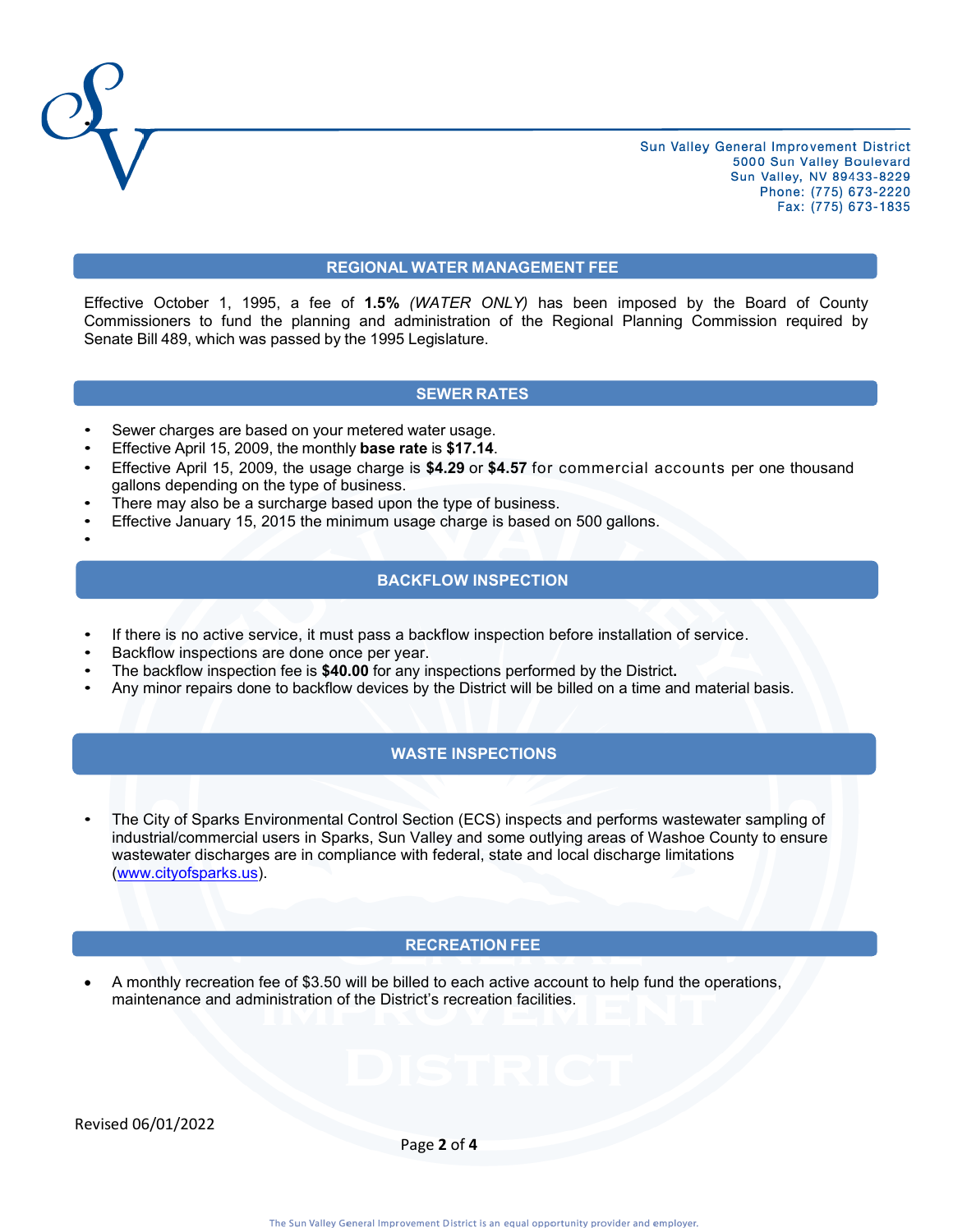

# **BILLING PERIOD, LATE FEE & RECONNECTION FEES**

- SVGID reads your meter on approximately the same day each month then mails your monthly bill, which is due **by the due date printed on your bill** (typically 20 calendar days from the billing date).
- SVGID has no grace period and encourages its customers to make payment arrangements if more time is needed.
- If payment is not received by the due date a **late fee equal to 5% of your balance will be applied to the account and a termination notice** will be mailed stating the final deadline for payment and the date service will be disconnected.
- If payment is not received by the next billing date, the new bill will re-state the disconnect date. Your water will be shut off on the disconnect date if payment is not received or if payment arrangements are not made by the date indicated on prior notices .
- Once the Service Technician is dispatched to disconnect service, the past due balance including any outstanding fees must be paid to restore service and a reconnect fee will apply as follows:
	- Up to 1" meter:
	- **\$40.00 billed to your account** if the past due balance is paid between 8:00 a.m. and 4:30 p.m.; OR
	- **\$100.00 collected with past due balance** if paid after 4:30 p.m., holidays and/or weekends (This includes the \$40 reconnect fee plus a \$60 after hours fee.)

Greater than 1" meter:

- \$10.00 plus the actual cost of materials and labor
- <sup>o</sup> In addition, the deposit may be increased based on Tariff Rule 12 and 21

### **PAYMENT OPTIONS AVAILABLE**

- SVGID accepts cash, money orders, checks and credit/debit card (Visa, Mastercard & Discover) payments in the main office during regular business hours. Note: credit/debit card payments are subject to a **\$2.35** service fee collected at the time of payment.
- Check and money order payments are also accepted 24 hours a day in the Drop Box mailbox located in the front of the office parking lot near the flag pole. This box is checked at the start of each business day.The payments are then posted to accounts.
- Mail payments using check or money order are posted to accounts daily.
- Online payments are available with a **\$2.35** service fee which is collected at the time of payment. Go to the District website to use online payments at [www.svgid.com.](http://www.svgid.com/)
- Payments by phone to the District office are accepted during regular business hours using a credit/debit card with a **\$2.35** service fee which is collected at the time of payment.
- **AUTOPAY** is available if you would like to have your monthly payments automatically deducted from your bank account on the due date each month. There is no charge for this service if you enroll through the office; please ask for details on this program.
- Bill-pay payments through your bank are also accepted. These payments **cannot be received electronically** and the bank must mail us a paper check; therefore, p**lease allow 7 to 10 days** after the date you select the payment to be issued for it to be received in the mail by our office.

### **SHUT OFF VALVE**

While we always have a service technician on call to come out and shut off your meter, it is a very good idea to know where your main water shut off to your business is located.

Revised 06/01/2022

Page **3** of **4**